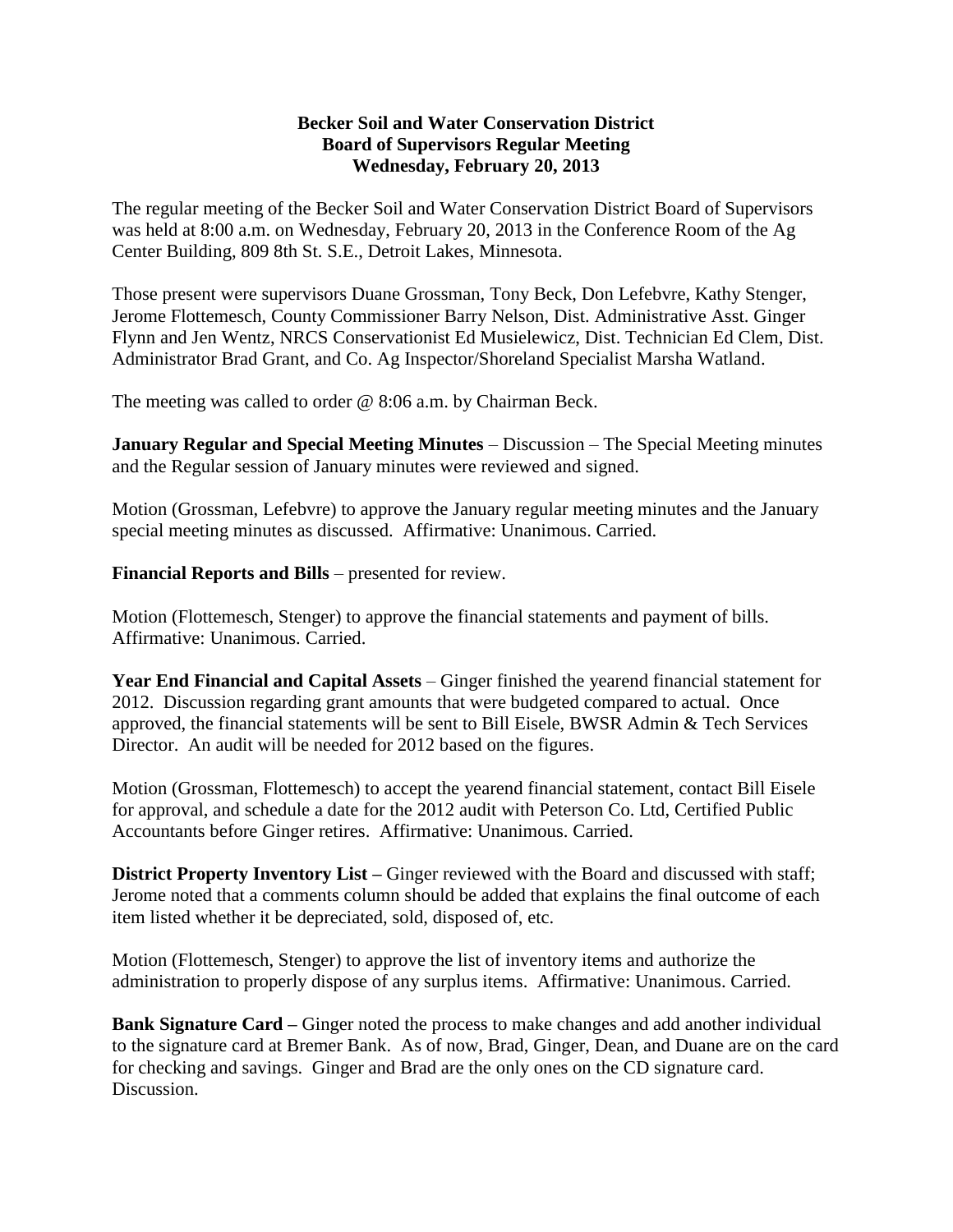#### **Becker Soil and Water Conservation District Board of Supervisors Regular Meeting Wednesday, February 20, 2013 Page 2 of 6**

Motion (Flottemesch, Stenger) to update the bank signature cards to include the District Administrator, Administrative Assistant, and the Board Treasurer. This is to be reviewed by the Board each January. Affirmative: Unanimous. Carried.

## **Reports**

*NRCS District Conservationist* **–** Ed Musielewicz reported on the following:

- Has been contracting and planning the AWEP and EQIP applications
- First AWEP scoring deadline was January 18. All applications were funded for a total of \$400,000. There are 11 applications still pending, of which 2 are AWEP and 9 EQIP.
- Sediment and water control basin project request are slightly down.
- New CRP signups will begin in May and June; continuous CRP will be made available. Many counties are going through rental rates and making modifications. Rental rates are rising to \$80-\$90 per acre and around \$130 per acre in the northern area. NRCS is working with FSA to revise soil rental rates. This should be completed by the end of March.
- NRCS received a new pickup truck to replace the old Dodge; John Voz received the 2003 from Park Rapids
- There will be three soil health webinars held here for training, grazing, cover crops, and soil diversity. The cover crop initiative through EQIP should bring some interesting facts to our area soils.
- Furlough has been talked about throughout USDA. Sequestration is set for March 1, which would mean an automatic cut of the budget if no agreements are made by Congress. NRCS is expected to be fiscally solvent.

*NRCS Memorandum of Understanding* – Ed presented and reviewed the NRCS Memorandum of Understanding with the Board of Supervisors. The first memorandum was approved in 1948. It covers fair treatment re: race and relationships. District and NRCS relationships remain strong.

*District Technician* – Ed Clem reported on the following:

- He and Dean have been working on tree plans but this is down slightly from last year
- Ed attended a committee meeting on the Sucker Creek Preserve expansion. Sally Hauskins has received a grant for purchase of the expanded area along with some funds for signage. The meeting was to decide on what types of signs, possible boardwalk, etc. The group will conduct a walk-through of the property in early spring.

# *County Ag Inspector/Shoreland Specialist* **–** Marsha Watland reported on the following:

- *1. County Ag Inspector report* 
	- Pesticide exams have begun and are taken in the office
	- She and Jeff Siira have started seed inspections; there have been two violations on soybean products with one more elevator to review and test. The issues found are possibly carryover seeds that do not have the new testing label on them. Marsha will begin testing retail stores this week.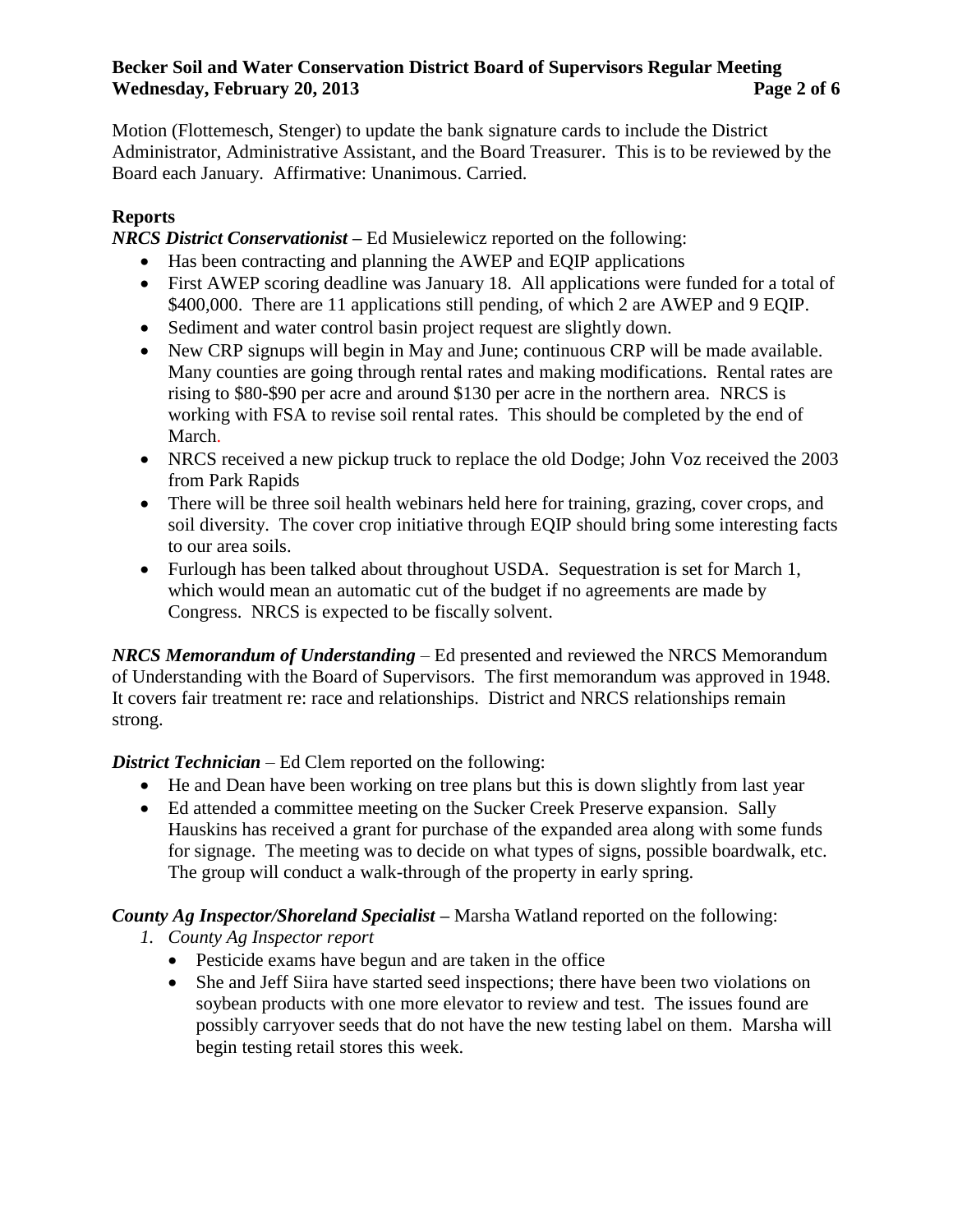#### **Becker Soil and Water Conservation District Board of Supervisors Regular Meeting Wednesday, February 20, 2013 Page 3 of 6**

- Working with Becker County Highway Dept. on spraying roadside ditches. She started mapping the highway roads that were treated and verifying herbicides used. Working with Dale Sutherland on correct percentage and usage techniques.
- Will be working with the MN DNR regarding land management practices in eastern Becker, Height-of-Land, and areas further east.
- March 28 is the Annual Township Noxious Weed Training in Callaway; several speakers are schedule to present information at the meeting.
- *2. Shoreland report* 
	- Newly formed Becker County Lakeshore Landscaping Manual was handed out with discussion of how it should be distributed – website, mailings, offered in the Auditor/Treasurer's office, etc.

Motion (Flottemesch, Grossman) to approve the Lakeshore Landscaping Manual. Affirmative: Unanimous. Carried.

- Will be attending the COLA meeting; hoping to be on the agenda with the lakeshore landscaping program presentation
- Discussed her research of landscaping program software reviewed three options and gave a preview of *Realtime Landscaping Architect 2012*; the cost was \$389.
- Staff will attend the LID (Low Impact Development) group for rain gardens and buffers with specifics for shoreland owners, Soil & Water Conservation Districts, Planning & Zoning, and possibly the DNR. Meeting to be held March 27 in Walker, MN.
- The DNR will host a Shoreland/Aquatic Habitat User Group Meeting on March 19 in St. Cloud, MN. Marsha and Ed Clem will be attending workshop.

**9:30 a.m.** – Chairman Beck recessed the Regular Meeting and called to order a public hearing to discuss the Wetland Replacement Plan Application for Eddy Berglund.

Brad presented information on the replacement plan. It calls for filling 2,640 sq. ft. of a Type 7 wetland to construct a driveway to access the back portion of his lot and construct a building. The plan has been reviewed by the Technical Evaluation Panel.

Chairman Beck called for comments for the plan as well as comments against the plan. Hearing none, the Public Hearing was closed and the Regular Meeting was reconvened.

After discussion, motion (Flottemesch, Lefebvre) to approve the Wetland Replacement Plan Application for Eddy Berglund as presented. Affirmative: Unanimous. Carried.

**Rental Agreement for Callaway Community Center** – Becker County Annual Township Weed Training to be held in Callaway on March 28 with a \$100 rental fee for use of the facility. Motion (Grossman, Lefebvre) to approve the rental agreement for the Callaway Community Center. Affirmative: Unanimous. Carried.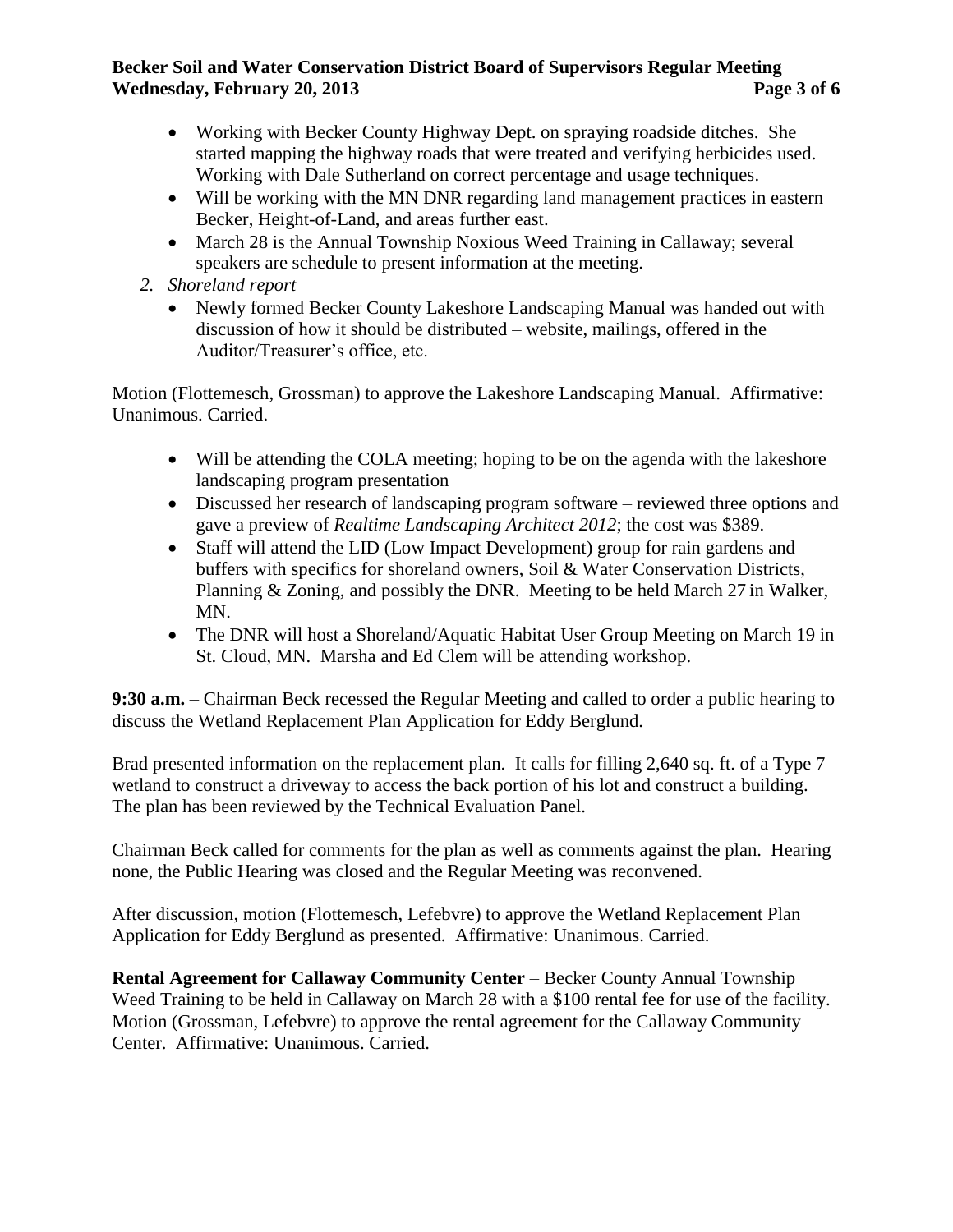## **Becker Soil and Water Conservation District Board of Supervisors Regular Meeting Wednesday, February 20, 2013 Page 4 of 6**

**Final 2013 AgBMP Loan Program Application** – Brad submitted the final application for the 2013 AgBMP Loan Program. The request is for \$100,000 in new funds. That, with our carryover of \$87,591, will give us \$187,591 available for 2013.

**CWL Grant –** The 2011 grant has been extended through the end of 2013 which consists of the Campbell Creek and Okeson Farms projects. Thus far, cost figures for Administration and JPB are \$7,000-\$8,000. Once design is completed, we'll have \$8,000-\$10,000 left to spend by the end of this year. Discussion regarding whether the remaining funds can be used for shoreland restoration if it is in the same area as the grant was written. Board Conservationist, Chad Severts indicated we could do this but will have to amend the original work plan.

Motion (Flottemesch, Stenger) to request an amendment to the 2011 CWL grant for the Campbell Creek area to use the remaining funds for shoreland restoration and water quality projects around Big and Little Floyd lakes. Affirmative: Unanimous. Carried.

The work plan for the 2013 CWL grant has been completed. We should receive 50% of the \$398,000 very soon. This will be used for sediment control basins and buffers.

**Small Grants Facilitation Support Fund –** Brad reported on a grant opportunity that Moyria Rufer emailed concerning a possible grant program through Meadowlark, a private consulting company. The grant could be used to conduct meetings with lake associations, to discuss impacts and projects. These are small grants, around \$3,000, would help pay for the cost of such meetings.

Motion (Grossman, Stenger) to apply for the Meadowlark grant. Affirmative: Unanimous. Carried.

**Wetland Conservation Act –** The following Wetland activities were reported on:

- TEP panel met last week regarding property on the north end of Shell Lake which is almost entirely bog; the property has changed hands often in last few years. The current property owner would like to build a road to access up land to build a cabin on. A replacement plan has been completed by the landowner. After meeting with the TEP, the landowner agreed to extend the decision on the replacement plan until a walk through can be completed in the spring.
- Ed Clem noted the Tile Workshop in Callaway on March 20. SWCD and NRCS have been asked to present information on State WCA regulation and Federal Farm Bill Swampbuster provisions at the workshop.

**Cost-share Program –** The following cost-share contracts were presented for action:

Clean Water Legacy contract #CWL-11-6 with Okeson Farms Partnership was presented for payment authorization.

Total cost of project \$36,075.84. Eligible CWL payment \$4,417.66.

Motion (Flottemesch, Grossman) to authorize payment of contract #CWL-11-6 for \$4,417.66. Affirmative: Unanimous. Carried.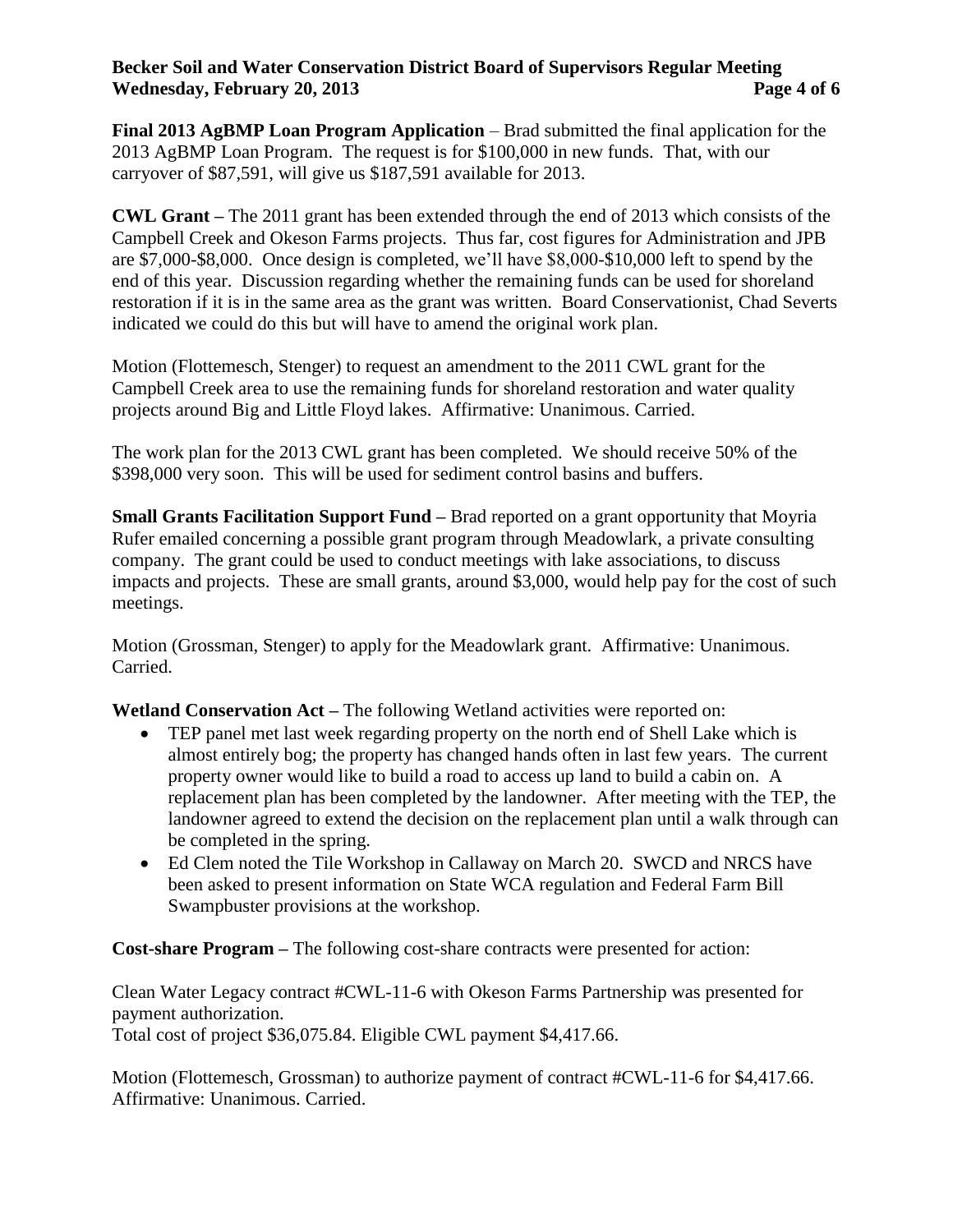#### **Becker Soil and Water Conservation District Board of Supervisors Regular Meeting Wednesday, February 20, 2013 Page 5 of 6**

Motion (Grossman, Stenger) to cancel cost-share contract #12-16 with Duane Salmen for an abandoned well sealing due to time expiration for completing the project. Affirmative: Unanimous. Carried.

The following cost-share contracts were presented for consideration:

Cont. #13-1 with Duane Salmen, abandoned well sealing.

Motion (Grossman, Flottemesch) to approve contract #13-1 for 50% of the cost not to exceed \$240.00. Affirmative: Unanimous. Carried.

Contract #12-27 with Drew Larson, wdbk. Estimated cost \$4,712.05. Eligible cost-share \$3,534.00.

Contract #12-28 with Mike Gilson, wdbk. Estimated cost \$447.95. Eligible cost-share \$276.00. Contract # 13-2 with Ron Fields, wdbk. Estimated cost \$2,457.45. Eligible cost-share \$1,843.00.

Motion (Grossman, Flottemesch) to approve the above listed cost-share contracts as presented. Affirmative: Unanimous. Carried.

**Employee Handbook & Job Descriptions – Copies of the Employment Policy Handbook were** shared with all Supervisors. Discussion regarding approval of the completed Handbook with entry of today's date on the Resolution page as well as adding that number to the Resolution – 2/20/2013. Changes to the Employee Job Descriptions were also noted.

Motion (Flottemesch, Grossman) to approve the changes to the Employment Policy Handbook and Employee Job Descriptions as noted, as well as to approve the Resolution as a whole which was signed by Chairman Beck. Affirmative: Unanimous. Carried.

**Ginger's Resignation –** Motion (Flottemesch, Stenger) to accept the resignation, with regrets, of Administrative Assistant Ginger Flynn effective March 28, 2013. Affirmative: Unanimous. Carried. The Board thanked Ginger for her years of service to the District.

An open house will be held on the afternoon of March 20 from 1:30 to 4:00.

#### **District Administrator's Announcement –** Brad noted the following:

- Announcement for the District Administrator position has been posted to Jobs HQ, local newspapers, MASWCD, and the MASWCDE Employee website.
- Closing date to receive applications is March 1 by 4:30 p.m.
- Copies of all applications will be mailed to the Supervisors Friday, March 1.
- Chairman Beck scheduled a special board meeting for 9:00 a.m. on March 7 to review the applications for the Administrator position.
- $\bullet$  Interviews will take place on March 18 beginning at 8:00 a.m.

Motion (Lefebvre, Grossman) to approve the dates for all Special Meetings regarding the District Administrator's position. Affirmative: Unanimous. Carried.